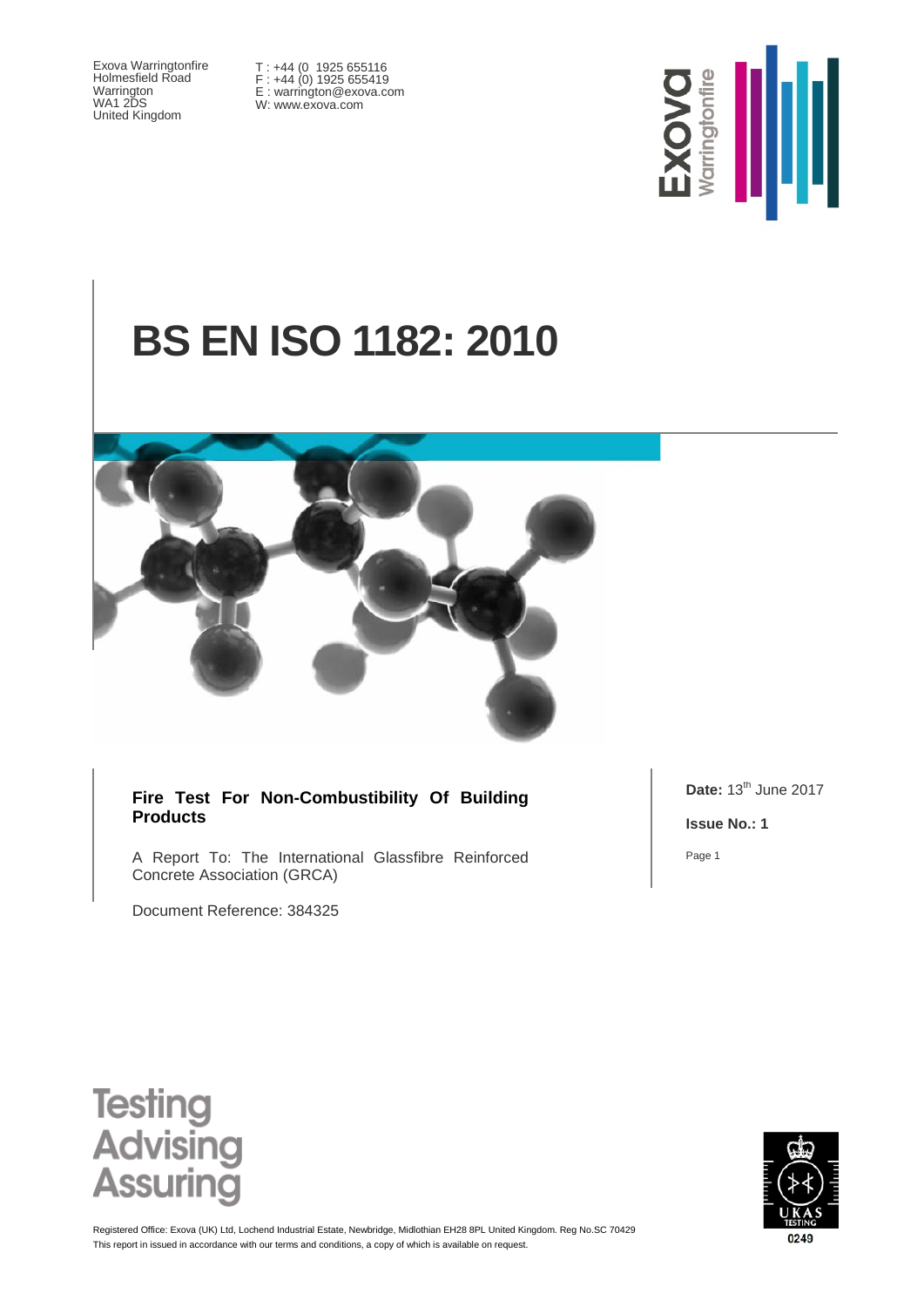



### <span id="page-1-0"></span>**Executive Summary**

| <b>Objective</b>                            |                 | To determine the performance of the following material when tested in accordance<br>with BS EN ISO 1182: 2010. |                  |                        |  |
|---------------------------------------------|-----------------|----------------------------------------------------------------------------------------------------------------|------------------|------------------------|--|
| <b>Generic Description</b>                  |                 | <b>Product reference</b>                                                                                       | <b>Thickness</b> | <b>Density</b>         |  |
| Glass fibre reinforced concrete             |                 | "Polymer GRC"                                                                                                  | 46.09mm*         | 1917kg/m <sup>3*</sup> |  |
|                                             |                 | Please see page 5 of this test report for the full description of the product tested                           |                  |                        |  |
| *determined by Exova Warringtonfire         |                 |                                                                                                                |                  |                        |  |
| <b>Test Sponsor</b><br><b>Test Results:</b> |                 | The International Glassfibre Reinforced Concrete Association (GRCA), PO Box<br>1454, Northampton, NN2 1DZ      |                  | <b>Mean</b>            |  |
|                                             |                 | Furnace thermocouple temperature rise (°C)                                                                     |                  | 1.2 <sub>2</sub>       |  |
|                                             |                 | Specimen surface thermocouple temperature rise (°C)                                                            |                  | 7.2                    |  |
|                                             |                 | Duration of sustained flaming (seconds)                                                                        |                  | Nil                    |  |
|                                             | Mass Loss (%)   |                                                                                                                |                  | 11.37                  |  |
| Date of Test                                | $7th$ June 2017 |                                                                                                                |                  |                        |  |

### <span id="page-1-1"></span>**Signatories**

| Responsible Officer      | Approved                                     |
|--------------------------|----------------------------------------------|
| C Jacques*               | T. Mort *                                    |
| <b>Technical Officer</b> | <b>Senior Technical Officer</b>              |
|                          | * For and on behalf of Exova Warringtonfire. |
| Authorised               |                                              |

This version of the report has been produced from a .pdf format electronic file that has been provided by **Exova Warringtonfire** to the sponsor of the report and must only be reproduced in full. Extracts or abridgements of reports must not be published without permission of **Exova Warringtonfire**.

Document No.: 384325 Page No.: 2 of 10 Author: C Jacques C C Accuse C 13<sup>th</sup> June 2017 Client: The International Glassfibre Reinforced Concrete Association (GRCA)

Issue No.: 1

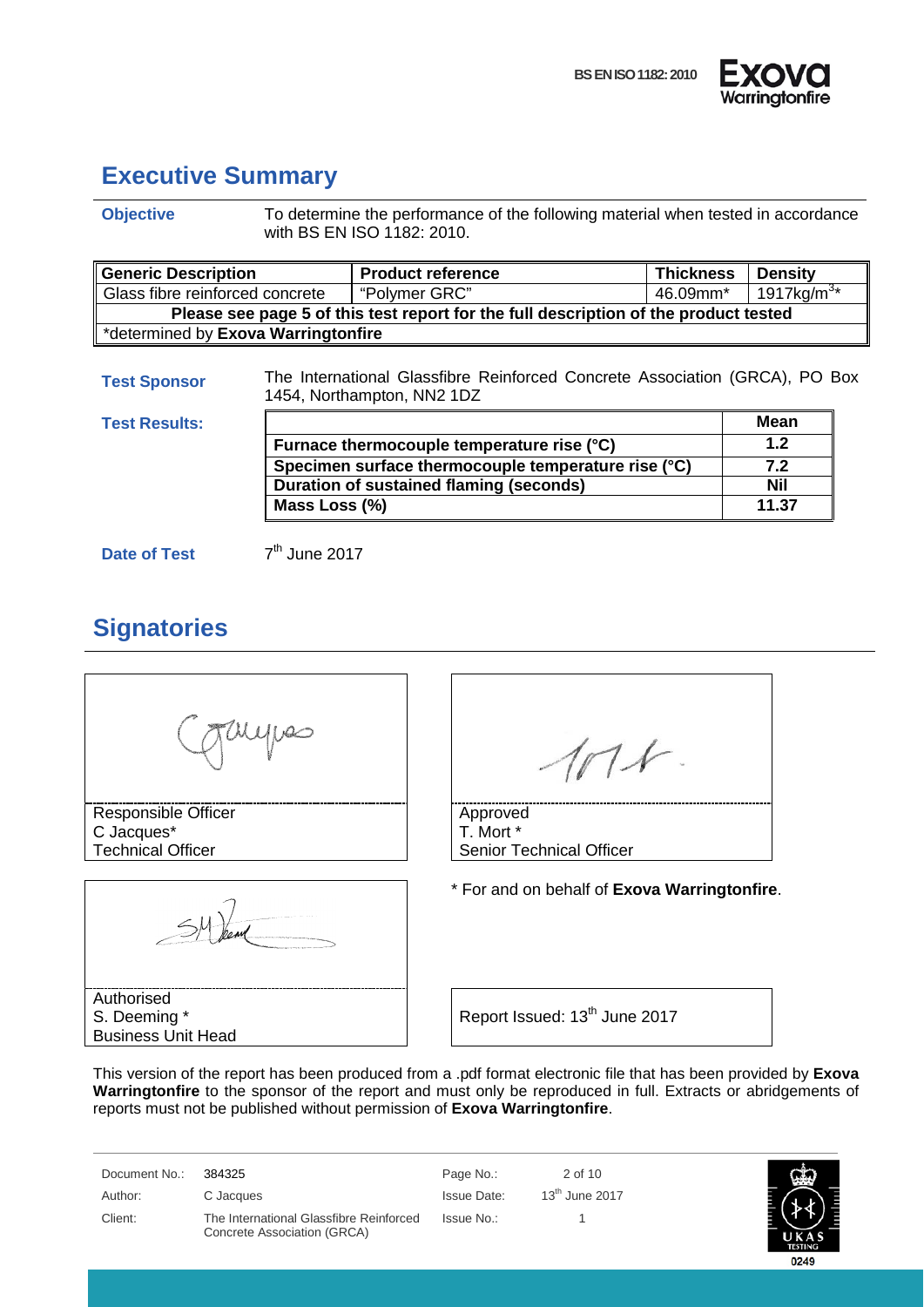

| <b>CONTENTS</b> | <b>PAGE NO.</b> |
|-----------------|-----------------|
|                 |                 |
|                 |                 |
|                 |                 |
|                 |                 |
|                 |                 |
|                 |                 |
|                 |                 |
|                 |                 |
|                 |                 |

| Document No.: | 384325                                                                 | Page No.:   | 3 of 10          |                |
|---------------|------------------------------------------------------------------------|-------------|------------------|----------------|
| Author:       | C Jacques                                                              | Issue Date: | $13th$ June 2017 |                |
| Client:       | The International Glassfibre Reinforced<br>Concrete Association (GRCA) | Issue No.:  |                  | <b>TESTING</b> |
|               |                                                                        |             |                  | 0249           |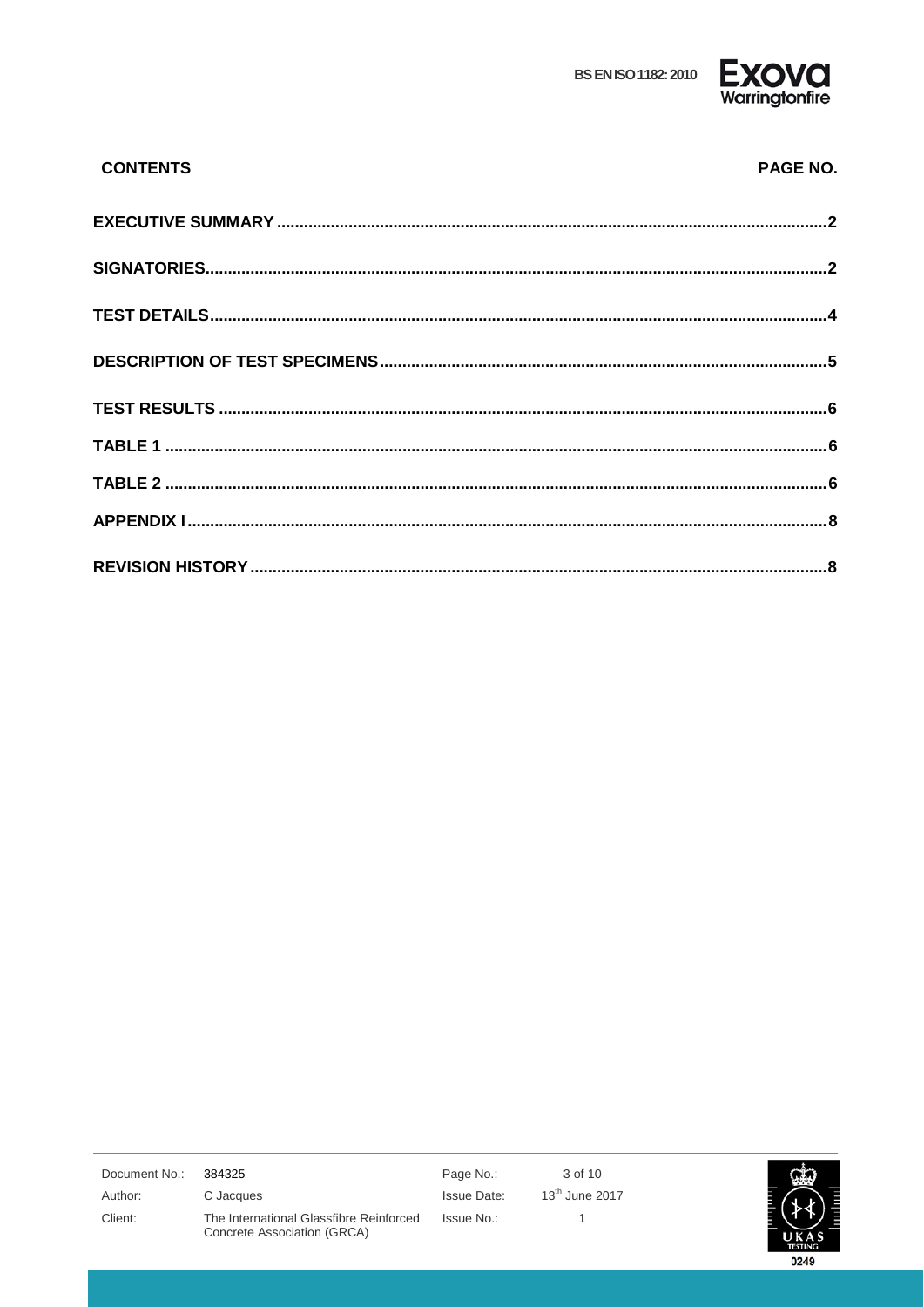



### <span id="page-3-0"></span>**Test Details**

| <b>Purpose of test</b> | To determine the performance of a product when it is subjected to the<br>conditions of the test specified in BS EN ISO 1182: 2010, Reaction to Fire<br>Tests for Building Products - Non Combustibility.                                                                                                                                                                                                                                                                                                                                                                                            |
|------------------------|-----------------------------------------------------------------------------------------------------------------------------------------------------------------------------------------------------------------------------------------------------------------------------------------------------------------------------------------------------------------------------------------------------------------------------------------------------------------------------------------------------------------------------------------------------------------------------------------------------|
|                        | The test was conducted in accordance with the test procedure described in BS<br>EN ISO 1182: 2010 and this test report should be read in conjunction with that<br>European Standard.                                                                                                                                                                                                                                                                                                                                                                                                                |
| <b>Scope of test</b>   | BS EN ISO 1182: 2010 specifies a method of test for the determination of the<br>combustibility performance of a building material under specified conditions.<br>The method of test and its results should be used solely to describe the<br>combustibility or non-combustibility of a material in response to heat under<br>controlled laboratory conditions. It should not by itself be used for describing or<br>appraising the fire hazard of materials under actual fire conditions or as a sole<br>source on which a valid assessment of hazard pertaining to combustibility can<br>be based. |
| <b>Fire test study</b> | Certain aspects of some fire test specifications are open to different                                                                                                                                                                                                                                                                                                                                                                                                                                                                                                                              |

- **Fire test study group/EGOLF** interpretations. The Fire Test Study Group and EGOLF have identified a number of such areas and has agreed Resolutions which define common agreement of interpretations between fire test laboratories which are members of the Groups. Where such Resolutions are applicable to this test they have been followed.
- **Instruction to test** The test was conducted on the 7<sup>th</sup> June 2017 at the request of The International Glassfibre Reinforced Concrete Association, the sponsor of the test.
- **Provision of test specimens** The specimens were supplied by the sponsor of the test. **Exova Warringtonfire** was not involved in any selection or sampling procedure.
- **Conditioning of specimens** The specimens were received on the  $26<sup>th</sup>$  May 2017 and were conditioned for at least 48 hours at a temperature of 23  $\pm$  2°C and a relative humidity of 50  $\pm$ 5%, in accordance with BS EN 13238:2010. Afterwards they were dried in a ventilated oven maintained at a temperature of  $60 \pm 5^{\circ}$ C for between 20 and 24 hours and were cooled to ambient temperature in a desiccator prior to testing.
- **Calibration data** A calibration in accordance with paragraphs 7.3.1 and 7.3.2 of BS EN ISO 1182: 2010 was performed on the  $25<sup>th</sup>$  January 2017 and the results are detailed in Appendix 1.

| Document No.: | 384325                                                                 | Page No.:          | 4 of 10          |                       |
|---------------|------------------------------------------------------------------------|--------------------|------------------|-----------------------|
| Author:       | C Jacques                                                              | <b>Issue Date:</b> | $13th$ June 2017 |                       |
| Client:       | The International Glassfibre Reinforced<br>Concrete Association (GRCA) | Issue No.:         |                  | UKA<br><b>TESTING</b> |
|               |                                                                        |                    |                  | 0249                  |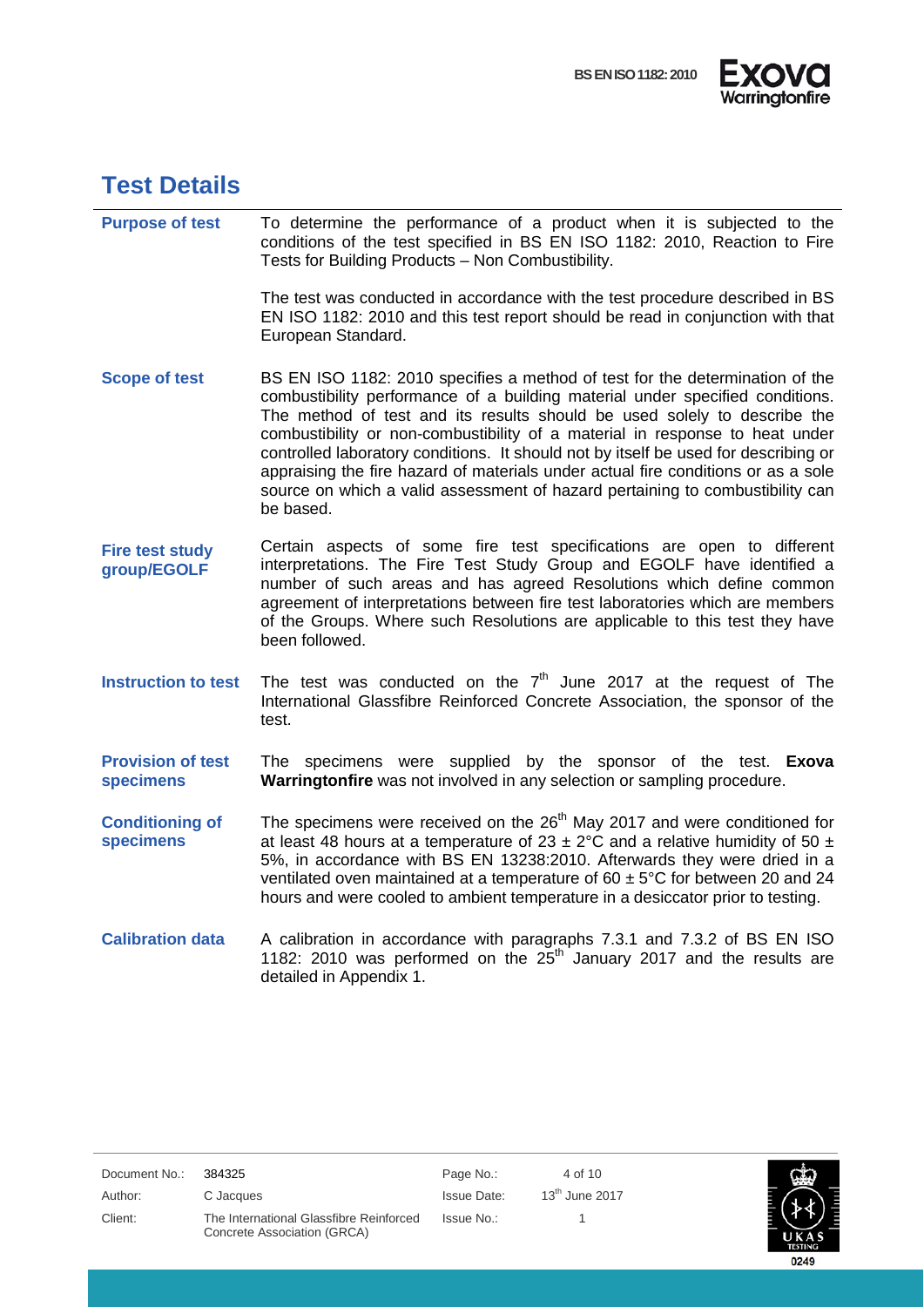



### <span id="page-4-0"></span>**Description of Test Specimens**

The description of the specimens given below has been prepared from information provided by the sponsor of the test. All values quoted are nominal, unless tolerances are given.

| General description                        | Glass fibre reinforced concrete (GRC) product             |
|--------------------------------------------|-----------------------------------------------------------|
| Product reference                          | "Polymer GRC"                                             |
| Name of manufacturer                       | <b>See Note 1 Below</b>                                   |
| Thickness tested                           | 46.09mm (determined by Exova Warringtonfire)              |
| Density tested                             | 1917 $kg/m3$ (determined by <b>Exova Warringtonfire</b> ) |
| Colour reference                           | "Light Grey" (Observed by Exova Warringtonfire)           |
| Flame retardant details                    | <b>See Note 3 Below</b>                                   |
| Brief description of manufacturing process | <b>See Note 2 Below</b>                                   |

**Note 1: The sponsor was unwilling to provide this information.**

#### **Note 2: The sponsor of the test has confirmed that no flame retardant additives were utilised in the production of the component.**

#### **Note 3: The sponsor was unable to provide this information.**

The description of the specimens as given above is not as detailed as would usually be the case for descriptions included in **Exova Warringtonfire** test reports and the description may not fully comply with the requirements of the test standard. In all other respects however the tests were conducted fully in accordance with the requirements of the test standard and the test results are valid**.**

| Document No.: | 384325                                                                 | Page No.:          | 5 of 10          |                        |
|---------------|------------------------------------------------------------------------|--------------------|------------------|------------------------|
| Author:       | C Jacques                                                              | <b>Issue Date:</b> | $13th$ June 2017 |                        |
| Client:       | The International Glassfibre Reinforced<br>Concrete Association (GRCA) | Issue No.:         |                  | UKAS<br><b>TESTING</b> |
|               |                                                                        |                    |                  | 0249                   |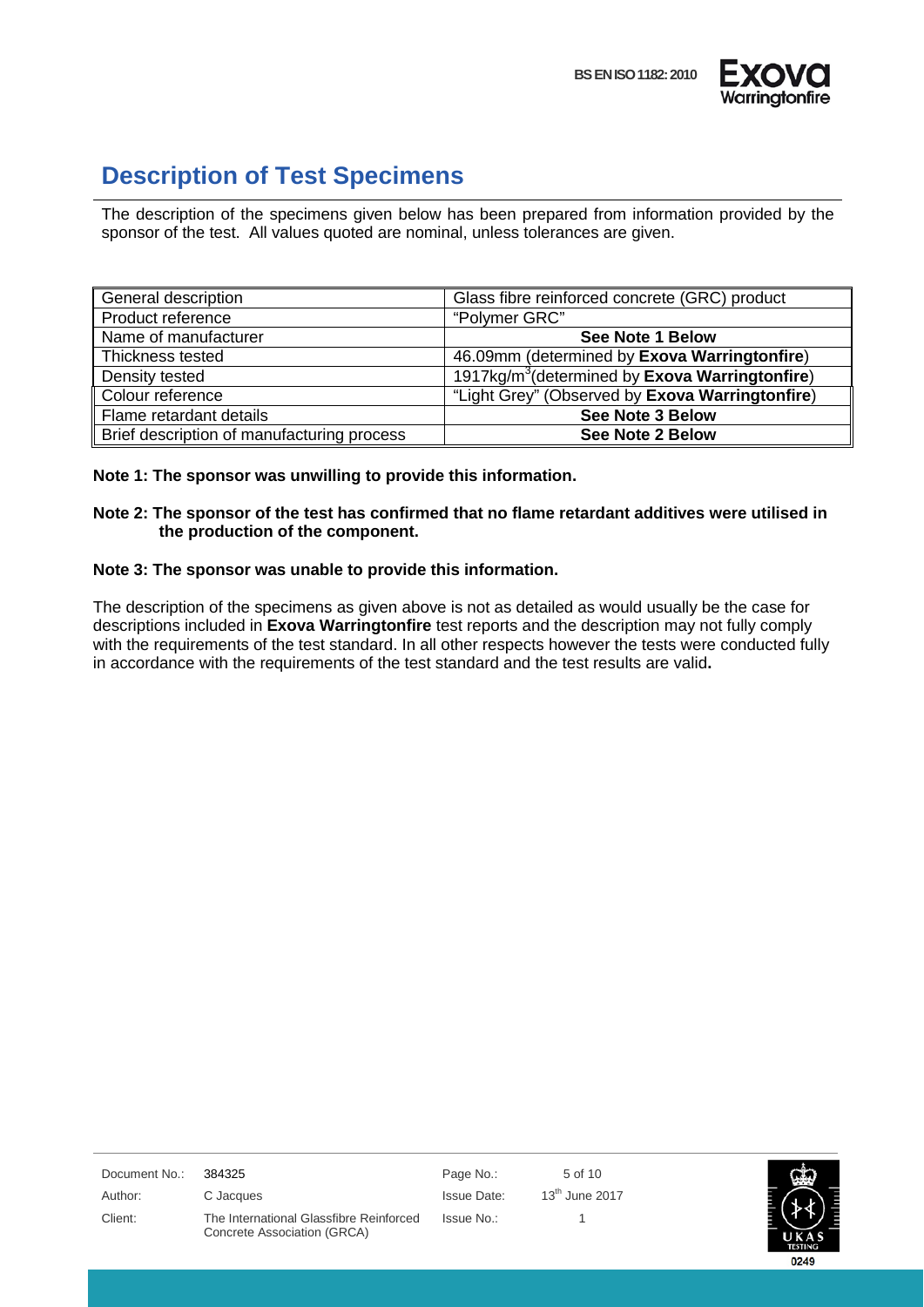



0249

### <span id="page-5-0"></span>**Test Results**

| <b>Results</b>                          | The individual test results for each specimen tested are given in Table 1. The<br>calculated results for each specimen tested, as required by clause 8 and clause<br>C.4 of the Standard are given in Table 2.                                                                                                                                                                                                                 |
|-----------------------------------------|--------------------------------------------------------------------------------------------------------------------------------------------------------------------------------------------------------------------------------------------------------------------------------------------------------------------------------------------------------------------------------------------------------------------------------|
| <b>Observations</b>                     | The behaviour of the specimens during the tests was observed and no<br>difficulties were experienced.                                                                                                                                                                                                                                                                                                                          |
| <b>Applicability of</b><br>test results | The test results relate only to the behaviour of the test specimens of a material<br>under the particular conditions of test; they are not intended to be the sole<br>criterion for assessing the potential fire hazard of the material in use.                                                                                                                                                                                |
|                                         | The test results relate only to the specimens of the product in the form in which<br>they were tested. Small differences in the composition or thickness of the<br>product may significantly affect the performance during the test and may<br>therefore invalidate the test results. Care should be taken to ensure that any<br>product which is supplied or used is fully represented by the specimens which<br>were tested. |

#### <span id="page-5-1"></span>**Table 1**

| <b>Specimen number</b>                                              |        | າ      | 3      | 4      |        |
|---------------------------------------------------------------------|--------|--------|--------|--------|--------|
| Initial furnace temperature, $T_f$ (initial) (°C)                   | 752.6  | 751.5  | 749.5  | 754.6  | 754.0  |
| Maximum furnace temperature, $T_f$ (maximum) (°C)                   | 778.2  | 782.5  | 780.7  | 787.1  | 782.5  |
| Final furnace temperature, $T_f$ (final) (°C)                       | 777.4  | 781.0  | 778.9  | 785.9  | 781.6  |
| Maximum specimen surface temperature, T <sub>s</sub> (maximum) (°C) | 773.7  | 778.2  | 793.1  | 794.7  | 772.8  |
| Final specimen surface temperature $T_s$ (final) (°C)               | 772.9  | 777.7  | 773.4  | 780.2  | 772.1  |
| Duration of sustained flaming (seconds)                             | Nil    | Nil    | Nil    | Nil    | Nil    |
| Weight of specimen before test (gms)                                | 166.08 | 168.53 | 170.16 | 169.11 | 169.99 |
| Weight of specimen after test (gms)                                 | 147.03 | 149.29 | 150.29 | 149.62 | 151.67 |

### <span id="page-5-2"></span>**Table 2**

| <b>Specimen number</b>                                                                       |       | 2     | 3     | 4     |       | <b>Mean</b> |
|----------------------------------------------------------------------------------------------|-------|-------|-------|-------|-------|-------------|
| Furnace thermocouple temperature rise,<br>$T_f$ (°C) ( $T_f$ maximum - $T_f$ final)          | 0.8   | 1.5   | 1.8   | 1.2   | 0.9   | 1.2         |
| Specimen surface thermocouple temperature rise,<br>$T_s$ (°C) ( $T_s$ maximum - $T_s$ final) | 0.8   | 0.5   | 19.7  | 14.5  | 0.7   | 7.2         |
| Duration of sustained flaming (seconds)                                                      | Nil   | Nil   | Nil   | Nil   | Nil   | Nil         |
| Mass Loss (%)                                                                                | 11.47 | 11.42 | 11.68 | 11.53 | 10.78 | 11.37       |

| Document No.: | 384325                                                                 | Page No.:   | 6 of 10          |
|---------------|------------------------------------------------------------------------|-------------|------------------|
| Author:       | C Jacques                                                              | Issue Date: | $13th$ June 2017 |
| Client:       | The International Glassfibre Reinforced<br>Concrete Association (GRCA) | Issue No.:  |                  |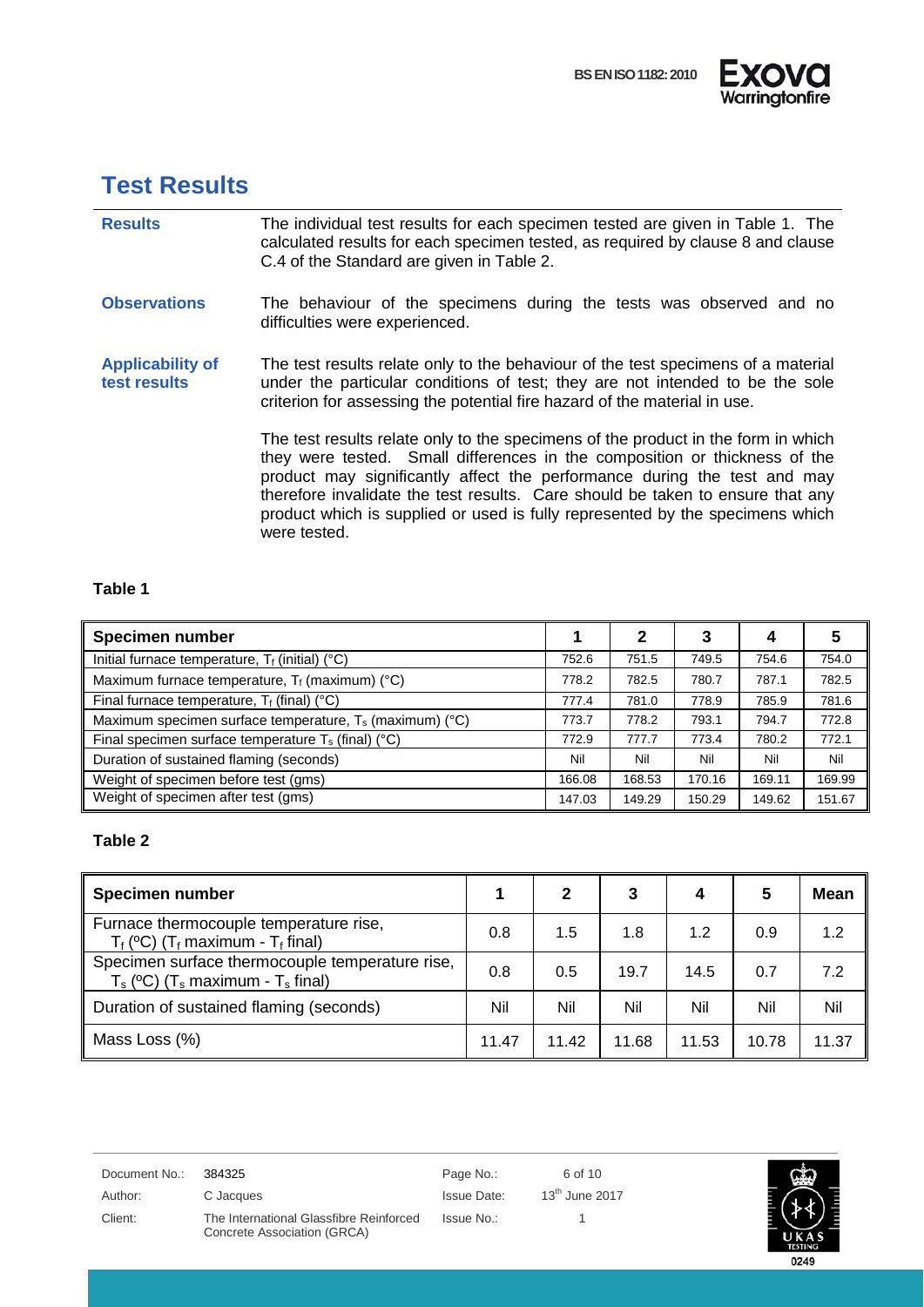

#### **Criteria for evaluation** BS EN ISO 1182: 2010 does not specify any performance criteria. It is the responsibility of a particular regulating authority to decide which aspects of the test are appropriate to particular usages.

**Validity** The specification and interpretation of fire test methods are the subject of ongoing development and refinement. Changes in associated legislation may also occur. For these reasons it is recommended that the relevance of test reports over five years old should be considered by the user. The laboratory that issued the report will be able to offer, on behalf of the legal owner, a review of the procedures adopted for a particular test to ensure that they are consistent with current practices, and if required may endorse the test report.

> This report may only be reproduced in full. Extracts or abridgements shall not be published without permission of **Exova Warringtonfire**.

| Document No.: | 384325                                                                 | Page No.:          | 7 of 10          |                        |
|---------------|------------------------------------------------------------------------|--------------------|------------------|------------------------|
| Author:       | C Jacques                                                              | <b>Issue Date:</b> | $13th$ June 2017 |                        |
| Client:       | The International Glassfibre Reinforced<br>Concrete Association (GRCA) | Issue No.:         |                  | UKAS<br><b>TESTING</b> |
|               |                                                                        |                    |                  | 0249                   |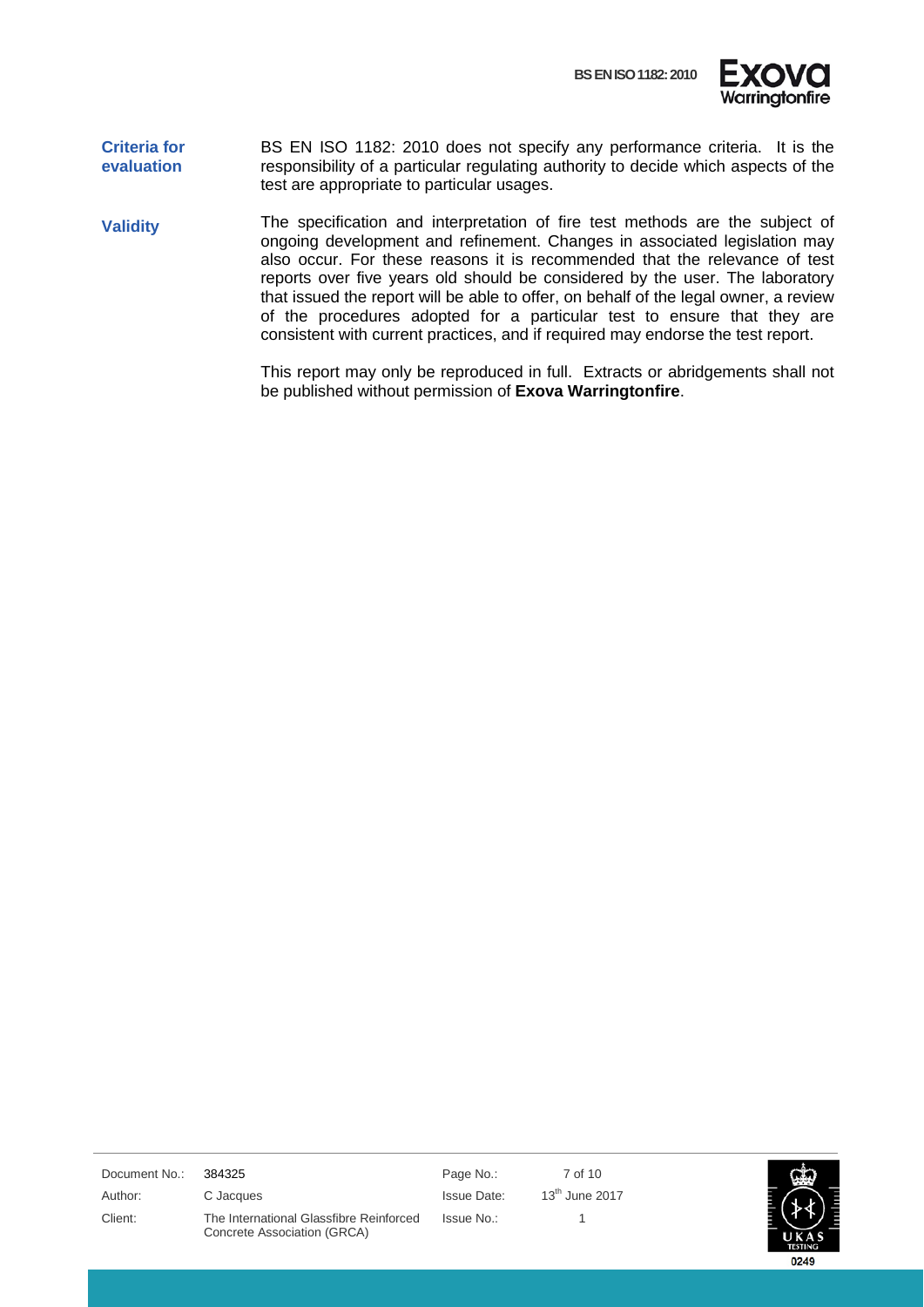

### <span id="page-7-0"></span>**Appendix I**

#### **CALIBRATION RESULTS**

<span id="page-7-1"></span>Furnace Wall Temperature Calibration

| Axis Level |       |       |       |
|------------|-------|-------|-------|
|            | 823.3 | 827.4 | 828.2 |
|            | 824.3 | 826.6 | 827.8 |
|            | 821.2 | 825.9 | 829.4 |

#### Average furnace wall temperature

 $T_{\text{avg}}$  = 826.0°C

#### Average furnace wall temperature on the three axis

| $I_{avg. axis 1}$                            | = | 826.3°C |
|----------------------------------------------|---|---------|
| $\mathsf{I}_{\text{avg. axis 2}}$            | = | 826.2°C |
| $\mathsf{T}_{\mathsf{avg}.\mathsf{axis}\,3}$ | = | 825.5°C |

#### Deviation of the temperature on the three axis to the average furnace wall temperature

| $\mathsf{T}_{\mathsf{dev}.\mathsf{axis}\ 1}$ | = | 0.03% |
|----------------------------------------------|---|-------|
| $T_{\text{dev. axis 2}}$                     | = | 0.03% |
| T <sub>dev. axis 3</sub>                     | = | 0.06% |

#### Average deviation of the temperature on the three axis to the average furnace wall temperature

 $T_{\text{avg.dev.axis}}$  = 0.04%

#### Average furnace wall temperature at the three levels

| $\mathsf{T}_{\mathsf{avg}.\mathsf{level} \ 1}$ | = | 822.9°C |
|------------------------------------------------|---|---------|
| $T_{avg. level 2}$                             | = | 826.6°C |
| $T_{avg. level 3}$                             | = | 828.5°C |

#### Deviation of the temperature on the three levels to the average furnace wall temperature

| $\mathsf{T}_{\mathsf{dev}.\mathsf{level} \ 1}$ | = | 0.37%    |
|------------------------------------------------|---|----------|
| $\mathsf{T}_{\mathsf{dev}.\mathsf{level}\ 2}$  | = | 0.08%    |
| $\mathsf{T}_{\mathsf{dev}.\mathsf{level}\ 3}$  | = | $0.30\%$ |

#### Average deviation of the temperature on the three levels to the average furnace wall temperature

 $T_{\text{avg.dev.level}}$  = 0.25%

| Document No.: 384325 | Page No.: | 8 of 10 |
|----------------------|-----------|---------|

Author: C Jacques C C C CONSERVIATE: C Jacques C C Jacques Issue Date: 13<sup>th</sup> June 2017 Client: The International Glassfibre Reinforced Concrete Association (GRCA)

Issue No.: 1

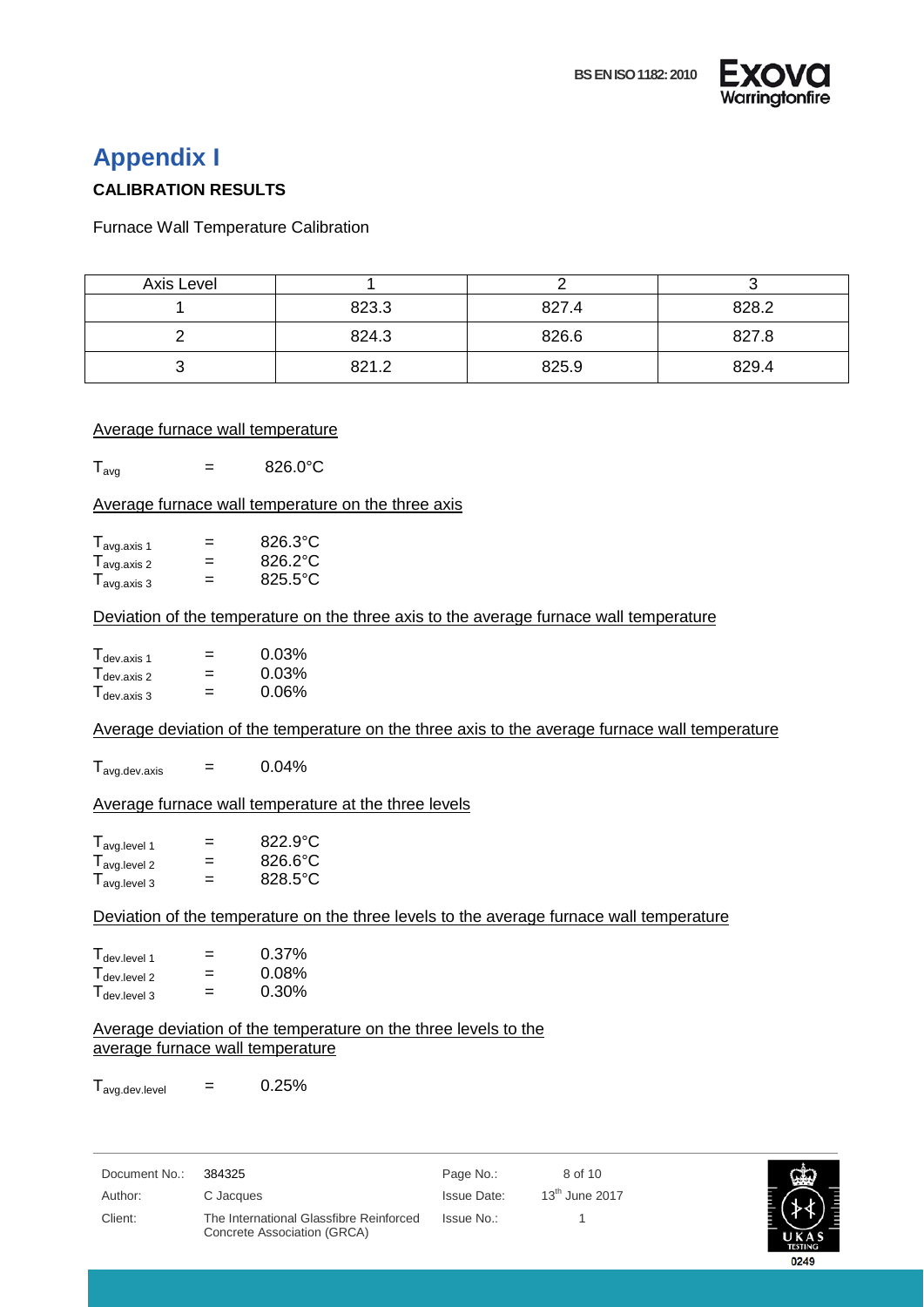



## **CALIBRATION RESULTS (CONTINUED)**

#### Furnace Temperature Calibration

J.

| Furnace Height<br>(mm) | Mean Furnace<br>Temperature<br>(°C) | Minimum Allowable<br><b>Furnace Temperature</b><br>(°C) | Maximum Allowable<br>Furnace Temperature<br>(°C) |
|------------------------|-------------------------------------|---------------------------------------------------------|--------------------------------------------------|
| 145                    | 661                                 | 639                                                     | 671                                              |
| 135                    | 688                                 | 664                                                     | 698                                              |
| 125                    | 707                                 | 683                                                     | 716                                              |
| 115                    | 723                                 | 698                                                     | 729                                              |
| 105                    | 733                                 | 709                                                     | 737                                              |
| 95                     | 740                                 | 717                                                     | 743                                              |
| 85                     | 743                                 | 722                                                     | 746                                              |
| 75                     | 744                                 | 723                                                     | 747                                              |
| 65                     | 741                                 | 720                                                     | 746                                              |
| 55                     | 732                                 | 712                                                     | 743                                              |
| 45                     | 717                                 | 699                                                     | 736                                              |
| 35                     | 693                                 | 679                                                     | 724                                              |
| 25                     | 663                                 | 652                                                     | 705                                              |
| 15                     | 626                                 | 616                                                     | 678                                              |
| 5                      | 585                                 | 570                                                     | 639                                              |

| Document No.: | 384325                                                                 | Page No.:   | 9 of 10          |                |
|---------------|------------------------------------------------------------------------|-------------|------------------|----------------|
| Author:       | C Jacques                                                              | Issue Date: | $13th$ June 2017 |                |
| Client:       | The International Glassfibre Reinforced<br>Concrete Association (GRCA) | Issue No.:  |                  | <b>TESTING</b> |
|               |                                                                        |             |                  | 0249           |